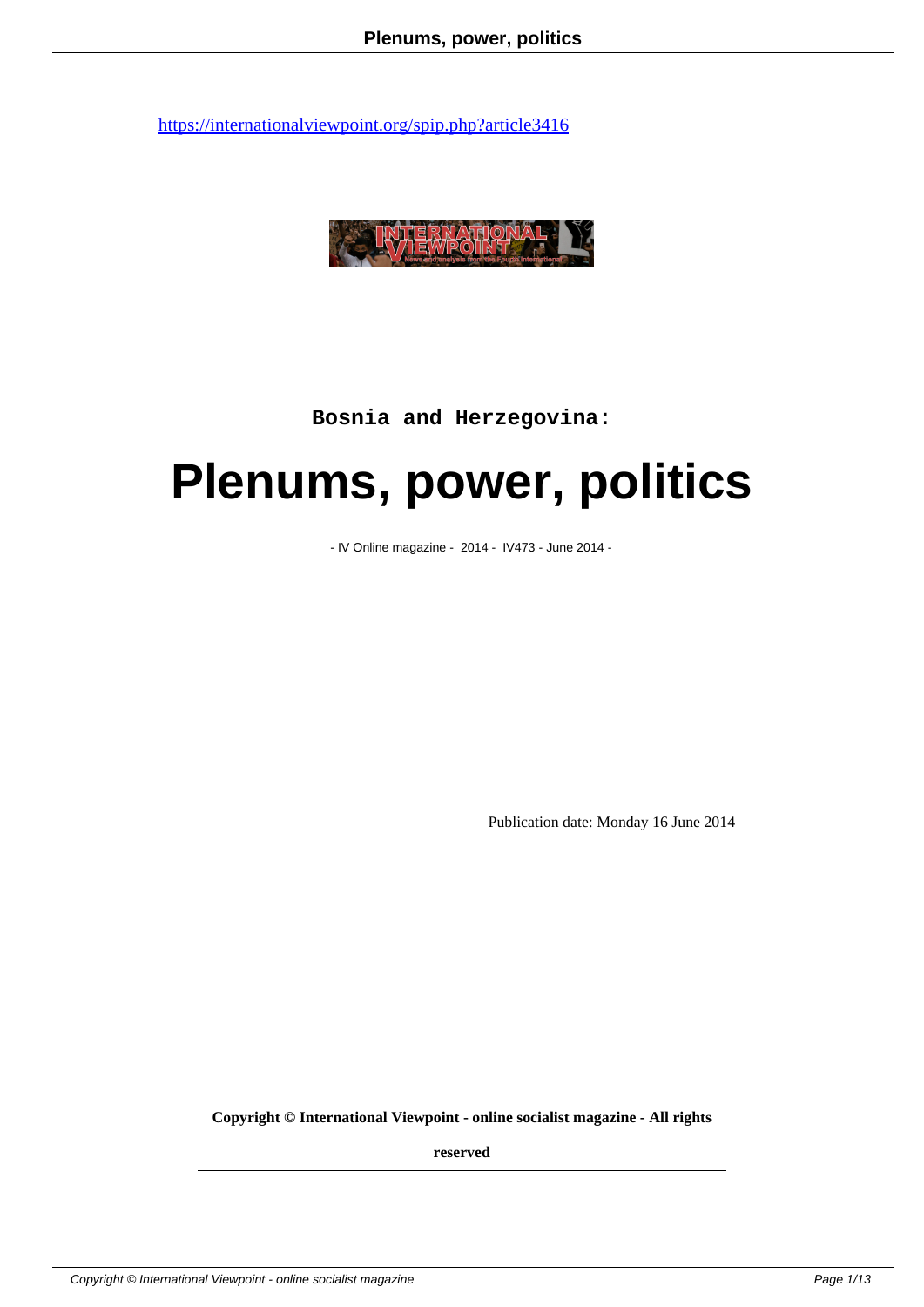**For more than two months, in all the cantons of the Croatian-Bosniak Federation of Bosnia and Herzegovina hundreds, sometimes a thousand people have been meeting regularly, discussing, taking decisions by simple majority, forming working groups responsible for producing proposals for discussion, ensuring the rotation of their own "moderators"... These popular assemblies - "cantonal citizens' plenums" - represent a new form of popular self-organization, with the aim of controlling the authorities, of dismissing them, of imposing their political choices without aspiring - until now at least - to exercise power themselves. All residents are welcome in these plenums, all of them have the same right to speak and nobody has the right to "represent" a plenum. The interventions are rapid and the moderators have the right to intervene so that the intervention does not deviate from the subject under discussion. The desire to seek unanimity does not interfere with people expressing themselves in a resolutely critical manner.**

The first plenum appeared in Tuzla on February, 2014, on the initiative of a group of workers, activists of the non-institutional socialist organization Lijevi [2] and intellectuals who wanted to go beyond confrontations in the streets and enable the spontaneous popular movement, which had just forced the cantonal government to resign and fraternized with the police, to organize in order to be able to take control of their future. The first proclamation of the plenum of Tuzla (see below)

reflected these concerns.

## **Tuzla's Declaration of Citizens and Workers (Tuzla #1)**

February 7, 2014

DECLARATION 7 February 2014. Today in Tuzla a new future is being created! The [local] government has submitted its resignation, which means that the first demand of the protestors has been met and that the conditions for solving existing problems have been attained. Accumulated anger and rage are the causes of aggressive behaviour. The attitude of the authorities has created the conditions for anger and rage to escalate.

Now, in this new situation, we wish to direct the anger and rage into the building of a productive and useful system of government. We call on all citizens to support the realization of the following goals:

(1) Maintaining public order and peace in cooperation with citizens, the police and civil protection, in order to avoid any criminalization, politicization, and any manipulation of the protests.

(2) The establishment of a technical government, composed of expert, non-political, uncompromised members. [They should be people] who have held no position at any level of government and would lead the Canton of Tuzla until the 2014 elections. This government should be required to submit weekly plans and reports about its work and to fulfill its proclaimed goals. The work of the government will be followed by all interested citizens.

(3) Resolving, through an expedited procedure, all questions relating to the privatization of the following firms: Dita, Polihem, Poliolhem, Gumara, and Konjuh. The [government] should: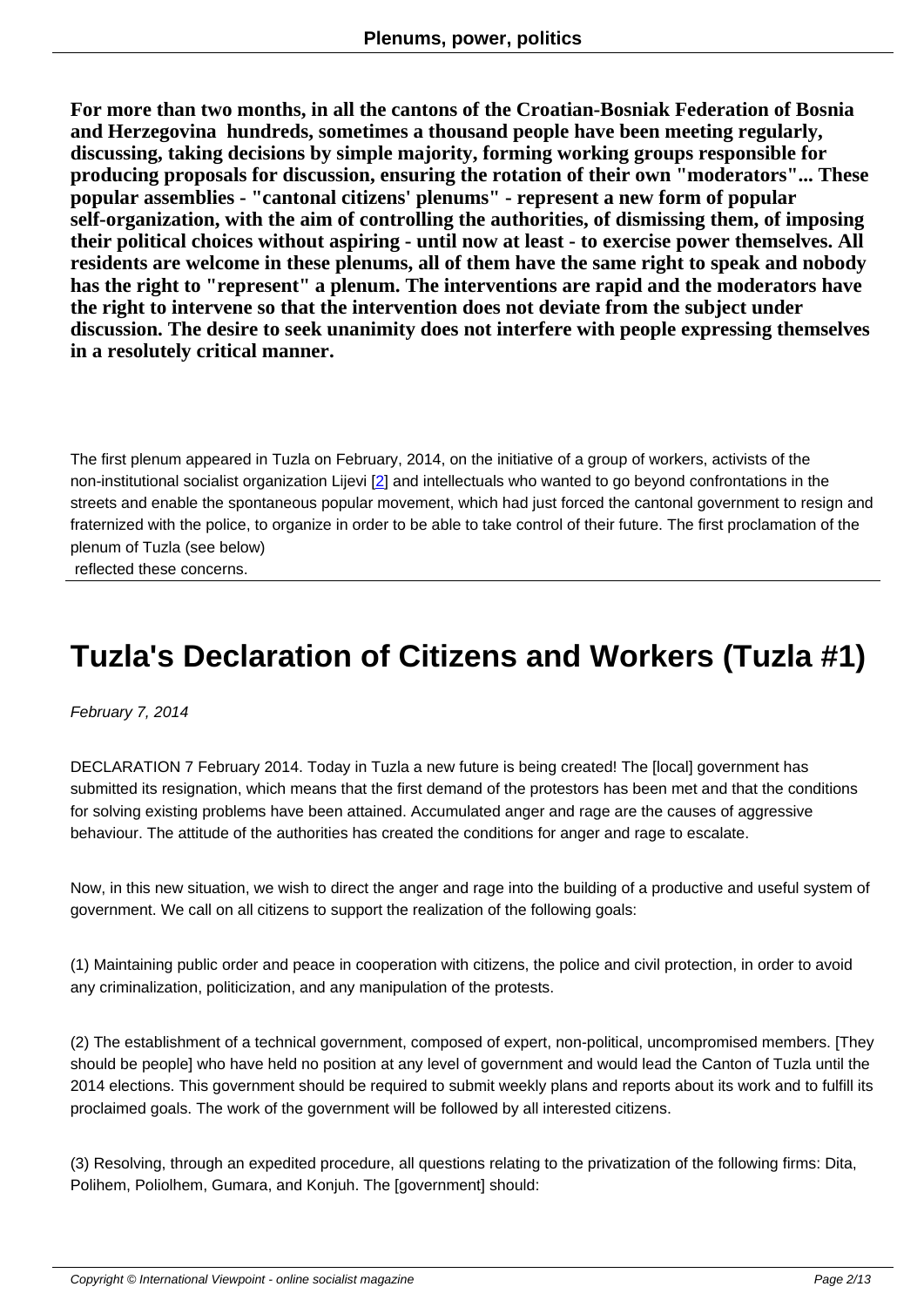§ Recognize the seniority and secure health insurance of the workers.

§ Process instances of economic crimes and all those involved in it.

§ Confiscate illegally obtained property.

§ Annul the privatization agreements [for these firms].

§ Prepare a revision of the privatization.

§ Return the factories to the workers and put everything under the control of the public government in order to protect the public interest, and to start production in those factories where it is possible.

(4) Equalizing the pay of government representatives with the pay of workers in the public and private sector.

(5) Eliminating additional payments to government representatives, in addition to their income, as a result of their participation in commissions, committees and other bodies, as well as other irrational and unjustified forms of compensation beyond those that all employees have a right to.

(6) Eliminating salaries for ministers and eventually other state employees following the termination of their mandates.

This declaration is put forward by the workers and citizens of the Tuzla Canton, for the good of all of us.

source Bosnia-Herzegovina Protest Files

In the days that followed, similar plenums appeared in all the cantons of the Federation, while popular demon[strations in Republika Srpska, sma](http://bhprotestfiles.wordpress.com/2014/02/07/declaration-of-citizens-and-workers-in-tuzla-1/)ller and less angry, have not led to the emergence of such self-organization.

The heading of the blog of the plenum of Sarajevo summarizes what unifies the citizens who participate: "If you are against the ruling class, bribery, corruption, theft, nepotism, hypocrisy ... join us!" The banners proudly raised by the plenum of Mostar - a town that is separated between a Croatian part and a Bosniak (Muslim) part, a separation that the authorities manipulate so as to promote an ethnic interpretation of the popular struggle - highlight the other dominant aspect of the present social movement, its anti-nationalism: "Freedom is my nation" and "Our unification is your destruction!". As a member of the inter-plenums working group in Sarajevo on March 3 commented , "this town, which for twenty years has symbolized the division of our society (...) can for the first time show that we are a political and not an ethnic nation" [3].

# **What is a pl[e](#nb3)num?**

On March 28, the Sarajevo plenum adopted its principles and rules of functioning, for which the project was developed by the working group for questions of functioning. The principles are three in number: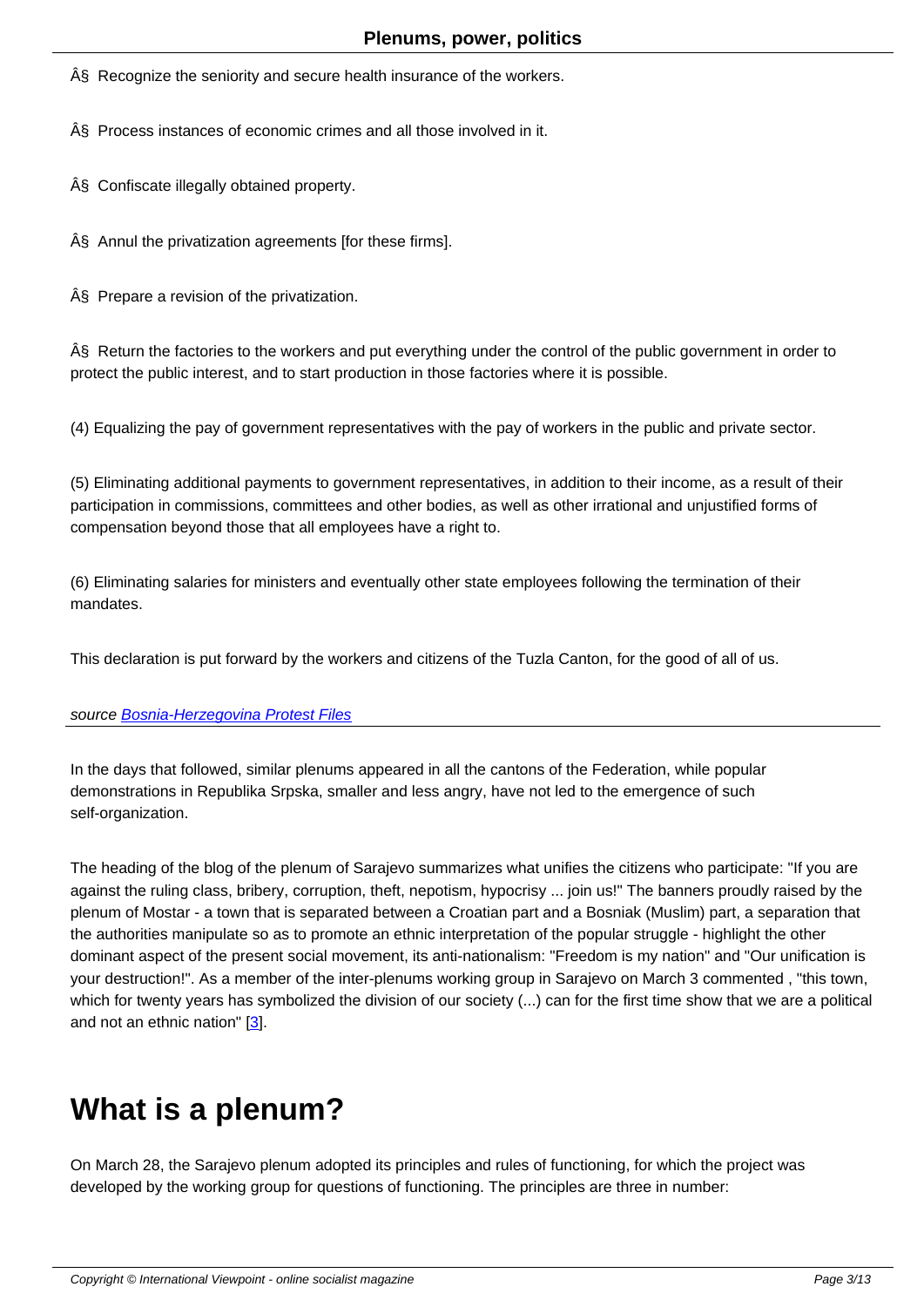1. Equality and fairness. - All persons in the plenum, including those who have taken part in its organization, represent only themselves, and all participants have the same rights. Everyone has the right to participate in the organization of the plenum and in its working groups.

2. Solidarity. - The plenum formulates common demands. When one person intervenes, the others listen, respecting the principles of the plenum.

3. No violence - The plenum is a space without violence, a space of mutual respect and constructive exchanges."

The rules of functioning that were adopted are an application of these principles. "The plenum has no leader, only moderators who organize the discussion. Moderators are volunteers and change at each session (...). It is only possible to speak on the subject under discussion, the time is two minutes and all participants must introduce themselves. (...) Two people take notes which will be published at the end of the debate. (...) The voting will take place after 30 minutes of discussion. All decisions shall be taken by a simple majority (50 per cent plus one vote)."

The session of 17 February of the Sarajevo plenum - with between 600 and 1000 participants - gives an idea of the atmosphere of these popular assemblies. The plenum was to elect seven persons to present complaints to the authorities, whereas there were thirteen volunteers. After recalling that nobody has the right to represent the plenum and it is only a question of "presenting demands", all the volunteers had to present themselves and then the moderator took a vote on each name, leaving the meeting time to ask questions and the candidates time to reply. Two candidates were booed and the seven who had the most votes were elected. Then one of those elected took the microphone: "Listen, I was chosen, and so it's not to change the decision concerning myself that I am intervening, but why don't we all go together?" Cheers. The moderator therefore submitted this proposal to a vote and it was decided that all those who could would go and present the demands!

From the first session of the plenum in Tuzla, it was clear that the plenums did not want to substitute themselves for the authorities, without however trusting them, and wanting to keep a watchful eye on them. The plenum called for the establishment of a government of "professional technicians" who were not to be members of a political party, who had not been compromised and had not previously exercised a leadership function. That was when the government of the canton of Tuzla had just resigned.

These formulas bear witness to the total loss of legitimacy of the state structures and parties that had carried out, over the last twenty years, the "transition to a market economy", that is to say the restoration of capitalism. This is a serious crisis of the dominant ideology, which was based both on popular hopes that the "transition" would guarantee "a better life" and on the exacerbation of ethnic nationalisms which, while dividing the popular classes, enabled those in government to attribute to "the others" the responsibility for the non-fulfillment of these hopes. The mass mobilizations that were begun in February 2014 by the workers of bankrupt privatized factories in Tuzla immediately placed the responsibility on those who had illegally enriched themselves by stealing, during and after the war (1992-1995), property that belonged to the population, on this "oligarchy of ethnicists and partycrats"  $[4]$ .

The perception of the Mafia-like character of the politicians and the new capitalists who today dominate the Federation of Bosnia and Herzegovina (and which can also be seen in other regions of the former Yu[go](#nb4)slavia) does not (yet?) go so far as to formulate another project of society. The dominant discourse of the movement of contestation is marked by the demand for a state that is understood as a "good organization of society," an ideal state which is doing its job correctly under the control of its population. That is the source of the hopes for a government of honest technicians, but also of the determination not leave it a free hand or, more importantly, to give it a blank cheque.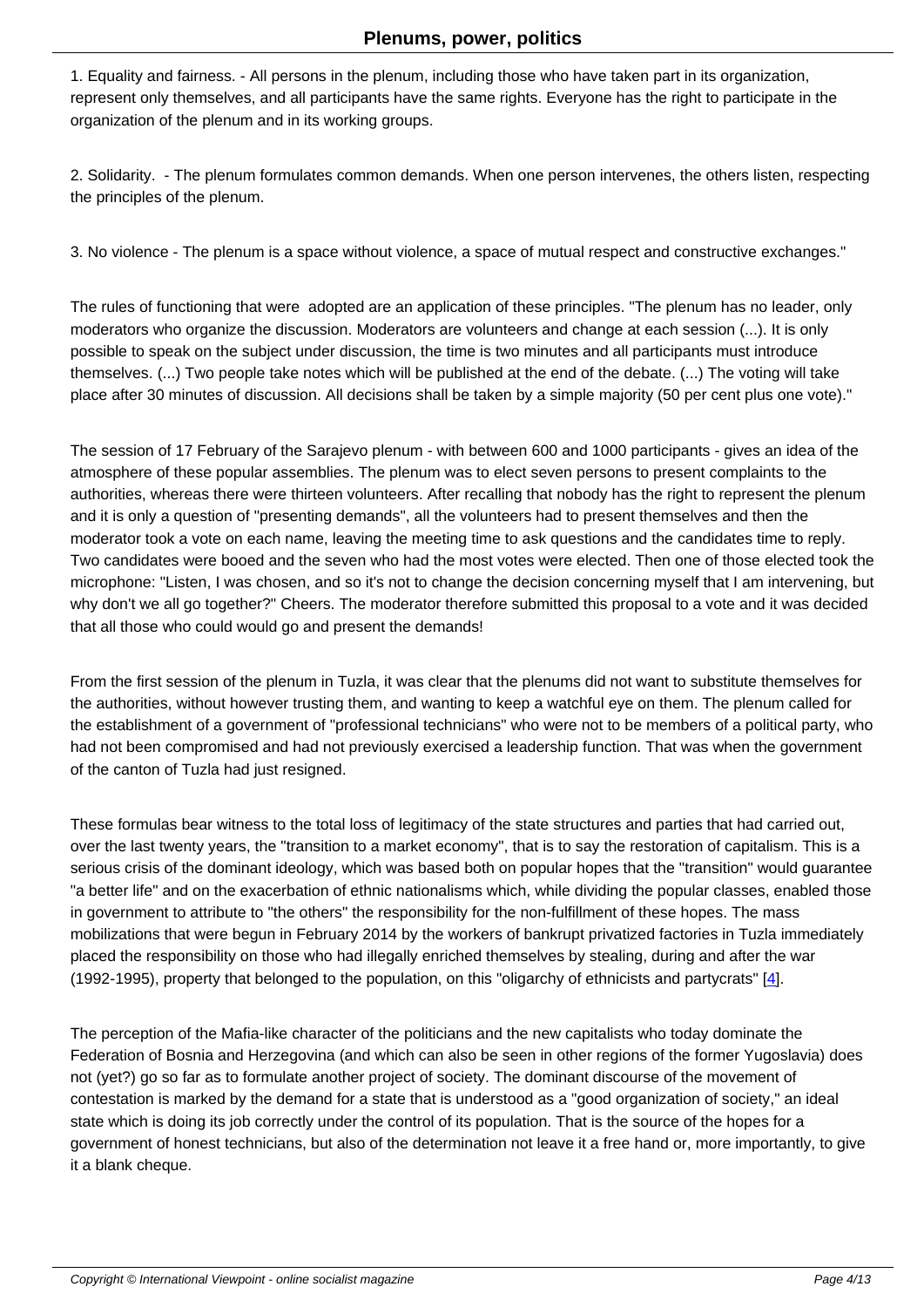To this end the plenums, like the one in Tuzla, have established working groups (12 in Tuzla, each of them corresponding to a cantonal ministry; in Sarajevo there are no working groups that correspond to each ministry, since the plenum of Sarajevo has decided to focus its work on questions of social justice). There are also technical commissions (in Tuzla, there are three commissions: logistics, legal and media, and a commission for "contact with the workers "). These committees and working groups prepare the plenary debates on the subjects that they are concerned with and do not have delegated authority from the plenum.

Thus, Bahrija Umihanovic, who had just been appointed Prime Minister, not by the plenum, but by the Assembly of the Canton of Tuzla, addressed on March 12 the legal commission of the plenum - since he saw there an active and influential team within the plenum - to invite them to discuss the future government. The response sums up the dominant conception of the role of the plenums and their desire not to delegate its representation: "Neither the legal commission, nor any other working group, team or individual is authorized to speak on behalf of the plenum of the citizens of the Canton of Tuzla; we hereby inform you that the session of the plenum will take place on Saturday, March 15 at 6 p.m. (...). Therefore, we invite you, as the future Prime Minister of the government, to attend this scheduled meeting in order to present your project to the citizens. We remind you that the Assembly of the Canton of Tuzla completely ignored at its meeting on 10 March the demands of the plenum that were adopted at its last meeting on March 6, when it organized a debate on the candidates for the post of Prime Minister, transmitted by radio and television. There is at present no delegation of the plenum that you can meet and your governmental programme can only be presented to the citizens at the opening of the scheduled meeting of the plenum. (...) We would like to remind you of the priority demands for the future cantonal government, adopted at the session of the plenum on 22 February:

- Adoption of emergency measures to relaunch productive and commercial activities in the canton;
- Þ Establishment of an independent group of experts which will examine the privatizations that have been effected or which are underway in the Canton of Tuzla, and to inform the competent authorities of the results of its audit.

In addition, please note that all the working groups of the plenum will submit to the ministers concerned, after their appointment, the demands adopted by the plenum." [5]

The new Prime Minister of the Canton of Tuzla had therefore to appear before the plenum and to listen to the questions and interventions of the citizens for more t[ha](#nb5)n five hours. We should note that the plenum did not wish to comment on the new government, but merely to point out that it must carry out its demands. On March 28, the Tuzla plenum made public an explicit press release: "It is not up to the plenum to choose or to nominate candidates for the posts of Prime Minister and of members of the government of the canton."

Selma Tobulic, one of the participants in the Tuzla plenum, commented on this decision in the following way: "The new Prime Minister has repeatedly said that he was not under pressure from any party, but it is important that the citizens understand that you not need to be a member of a political party to be pressurized by it" (11).

#### **Demands addressed to the authorities**

The plenums thus began to formulate concrete demands with the aim of changing society.

For example, at its meeting on April 2, the Tuzla plenum began a discussion on the proposals formulated by its working groups on employment and social affairs, as well as on enterprise development. These demands, once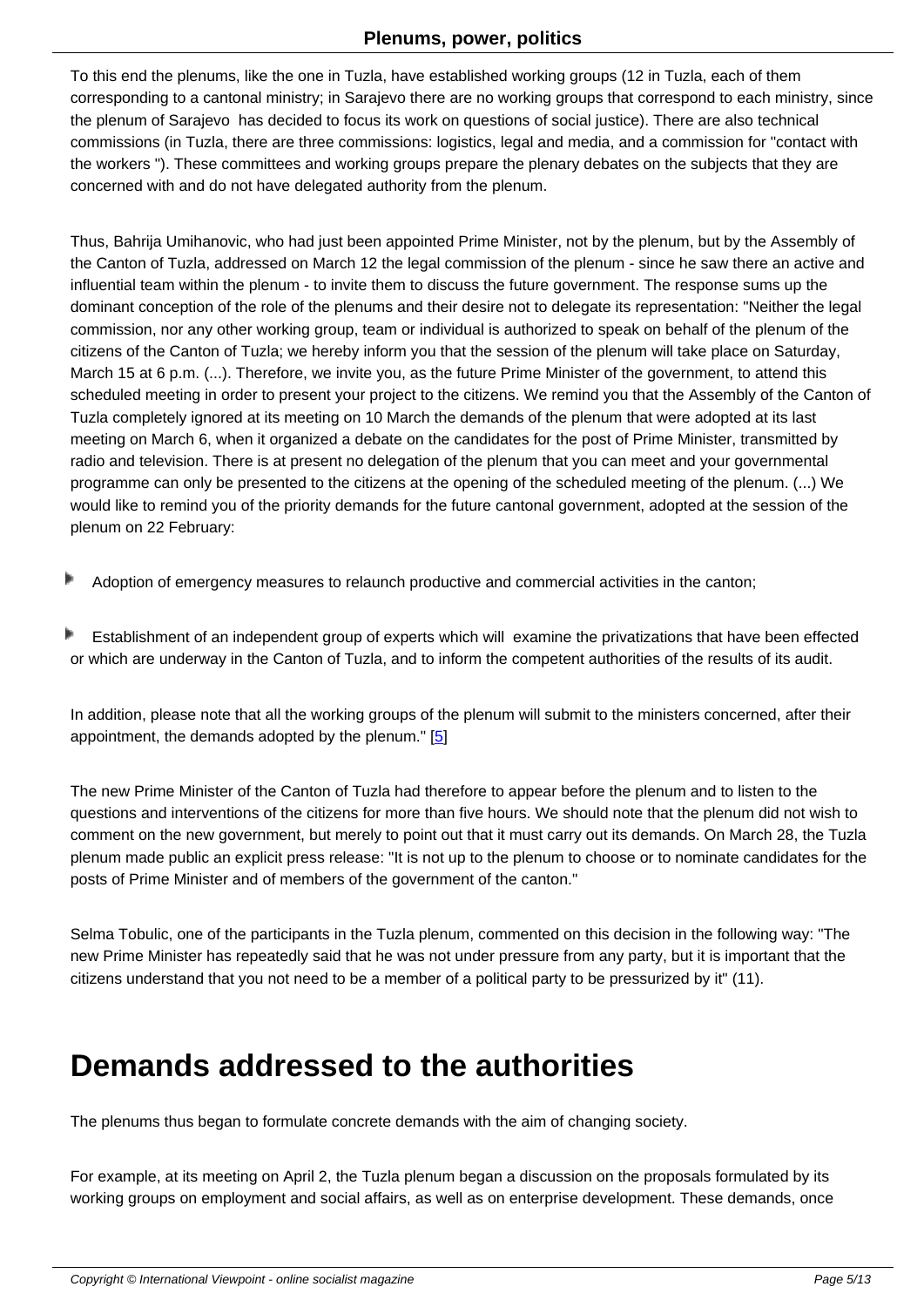adopted, will be forwarded to the cantonal government.

In the field of employment and social affairs, the plenum demands that the government present a plan of action. In this framework, the first points show a distrust of the offices dealing with employment and social assistance (demand for an audit, the publication of the justifications for the allocation of jobs, a change in the law so that all candidates have equal rights according to clear rules - age, duration of unemployment, social status, etc., verification of social assistance benefits paid in 2012 and 2013 ...). There follow the egalitarian demands. First of all, those directed at the privileges of the elites: abolition of "white bread", that is to say, the right of leaders (ministers and their assistants) to receive their salary after their duties have ceased; abolition of bonuses and other advantages enjoyed by leaders (housing that goes with the job, payment of transport costs, etc.); abolition of material benefits for participation on the boards of directors or supervisory boards of companies in the framework of the institutional functions that they exercise; abolition of the right of public servants to enjoy priority in competitive examinations for the civil service. There follow the demands concerning the provision of jobs for the unemployed: hiring to fill job vacancies; priority for the hiring of unemployed graduates aged between 30 and 35; a review of all administrative jobs. Finally, there are the demands aimed at guaranteeing the rights of all those who have been deprived of them: to ensure the rights of those who have been deprived of them: the right to health care for workers whose employers have stopped paying social security contributions and for the unemployed; reinforcement in terms of finance and staffing of the centres for social protection; benefits to be paid in priority to unemployed mothers.

In the domain of enterprise development, the demands put forward in the debate reflected the weight of small entrepreneurs and of neoliberal ideology: strengthening of the institutions providing support to businesses; changes to the laws restricting businesses (for example, easier and cheaper registration); a radical change in the system of public procurement; the construction of a motorway between Croatia, Tuzla and Sarajevo (to provide easier access to the canton); but also creation of free trade zones...

For its part, the plenum of Sarajevo adopted at its 12th session, held in the open air since the cantonal government had refused it access to the Youth Centre, demands concerning health. First of all, it demanded access to health care for all residents of the canton, and therefore the necessary changes in legislation, within 40 days at the latest (this concerns above all workers who are deprived of social security). Secondly, it demanded that the government and the health insurance department verify within 30 days the supply contracts for goods and services, cancel those that were unfavorable and initiate proceedings against those responsible, and verify how useful were the non-medical jobs in the department, as well as those in the ministry. Thirdly, it demanded the revocation of those administrators employed in managerial positions and in health institutions, who were on the list of "the hundred highest salaries of the Federation" which had been published in the media. Fourthly, it demanded the publication on the websites of the ministry and of medical institutions "of all information concerning the organization, the powers, the responsibilities, the financial transactions and all transactions involving more than 200 convertible marks (KM) as well as that concerning the rights of patients." Fifthly, the plenum demanded the adoption of a system of financial support for those whose state of health required treatment abroad; equal access for everyone with regard to services, medicine and health apparatuses; and the establishment of a transparent system for procurement of goods and services.

It is worth noting the emphasis placed on helping the most socially vulnerable and in this context, the taking into account of the unpaid work of women. Thus the 9th plenum of Sarajevo demanded "the raising of benefits for the most socially vulnerable to the level of the real cost of living in the Canton of Sarajevo; for the minimum financial assistance to the unemployed to be equivalent to one third of the [average] monthly wage in the canton; for payment in cash of at least 50 per cent of the average monthly wage to all women, regardless of their employment status; for a special status for single parents (including fees, assistance and incentives in finding employment, etc.)."

# **Citizens' control over the administration**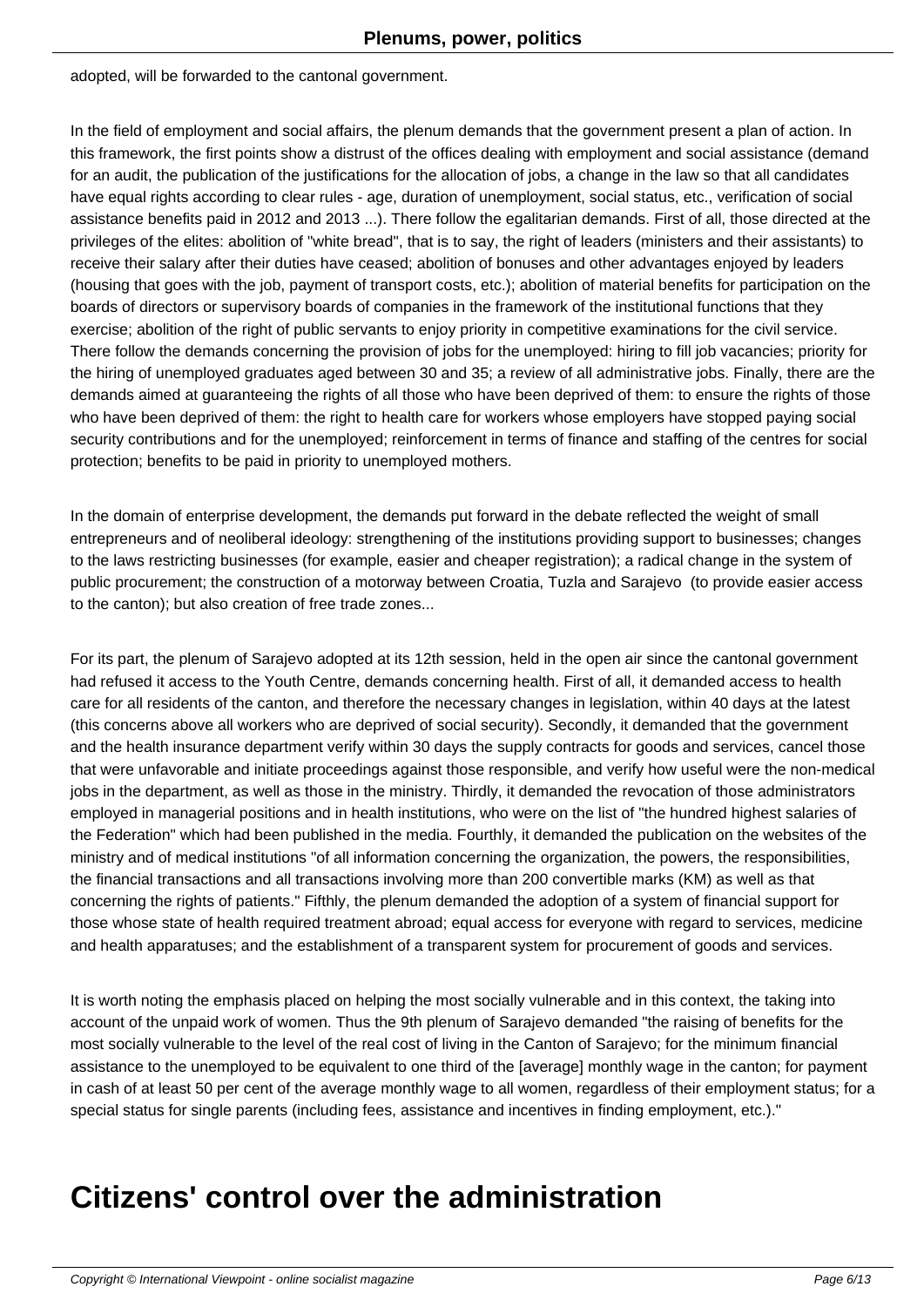Lastly, the demand for austerity, that is to say for real control and severe limitation of administrative expenditure, comes up regularly in the demands that are formulated. This demand takes into account on the one hand the effective bankruptcy of state governments and the fact that this bankruptcy is the result of the theft, legal and illegal, of society's resources by the oligarchs and "partycrats" who exercise power. On March 13, the plenum of Sarajevo thus demanded a stop to "borrowing from commercial banks" and "radical austerity measures." There follows an explanation: "The austerity measures should in no way worsen the social situation of the citizens of the canton or threaten those social groups who are already vulnerable".

As the invitation to the meeting of the Tuzla plenum on 2 April states, resuming its previous decisions, "the ethnicist and partycratic oligarchy protects those who, during and after the war, took advantage of the confusion to get their hands on enterprises that had been destroyed and put up for sale, as well as on public property, reducing what belongs to everyone by 9 billion dollars, a sum which appears in the accounts. We want a fair redistribution of wealth, the restoration of public property and the arrest, trial and conviction of those who speculated during the war and looted after the war". The text emphasizes that "the plenum of Tuzla estimates that over the last decade the [institutional] political parties received around 200 million KM from the budgets of the municipalities, the cantons and the Federation."

Popular control can also impose citizens' choices on the administration. Thus, after the closure of the Zivinica market by the administration - in order to comply with the regulations - which involved the laying off of the workers of this market, the legal commission of the Tuzla plenum imposed on April 7 a meeting with the representatives of the workers, the municipal administration, the Prime Minister, Bahjira Umihanovic, and the minister for planning and environmental protection, S. Karadzin. Following on this meeting, the administration had to commit itself to opening a temporary market nearby and to allocate the stands in priority to those who had previously worked in the market that had been closed, and to taking the necessary steps to ensure the reopening as early as possible of the traditional market. The next day, the government adopted a decree simplifying the regulations. It was also decided that the plenum would monitor the implementation of these decisions.

## **The reactions of the government**

The political structure imposed on Bosnia at the time of the Dayton agreements, [6] in particular that of the entity "Federation of Bosnia and Herzegovina" limited the political power of the new bourgeoisie. That did not stop it from looting the country and dividing the population along ethnic cleavages, which were largely imaginary. But the weakness of the central state and the ethnocentric ideology of the recently enriched elites did not permit the use of the various armed forces beyond the limits of the ethnic entities. After trying to qu[e](#nb6)ll demonstrations by using local police, and in view of the rapid fraternization of the Tuzla police with the demonstrators, four cantonal governments resigned. In the aftermath, the cantonal institutions chose to temporize, giving way to certain demands. Thus the government of the Canton of Zenica -Doboj reduced the salaries and other benefits of members of the executive [7]. The Cantonal Assembly of Sarajevo (the official institution) approved on February 24 the demands of the plenum of the citizens of the capital: establishment of a government of experts, "non-partisan and uncorrupted", an audit of the salaries of politicians; a revision of privatizations; the establishment of an independent commission to establish th[e](#nb7) responsibility of the police during the violent crackdown on demonstrators on February 7. In Tuzla, the new Prime Minister appeared before the plenum.

But after these first concessions, largely verbal, the cantonal governments did nothing. And the repression, sometimes subtle and silent, was not interrupted.

In Mostar, the elites and the media continued their attempts to divide the population along ethnic lines and one of the active supporters of the plenum, Muharem Hindic, was arrested and beaten up by the police. The police also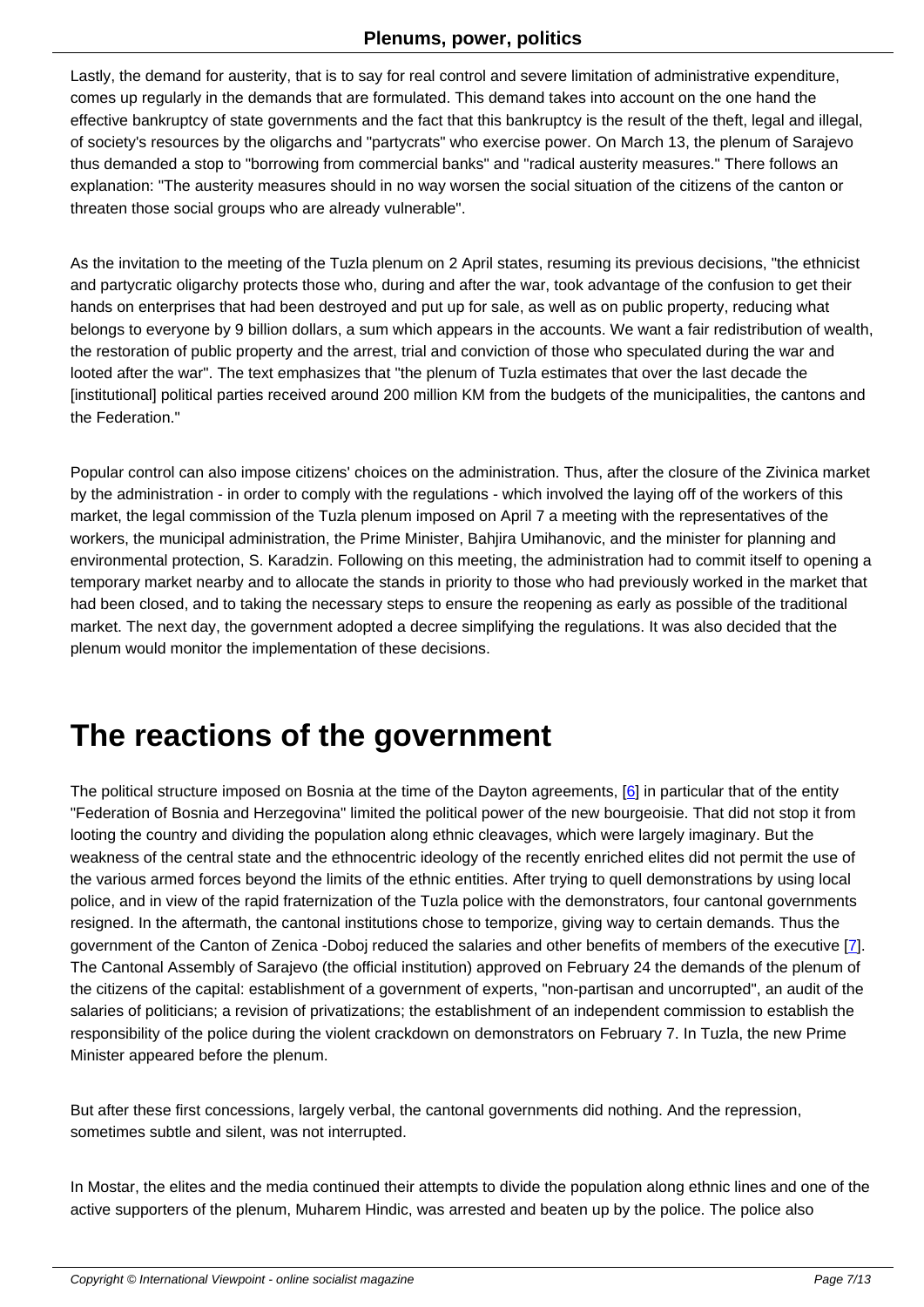regularly intervened to prevent contingents of demonstrators from leaving Spain Square (in East Mostar, the "Muslim" part of the town) and crossing over to the Western ("Croatian") part, so as to be able to describe the demonstrations as "Bosniak".

In Zenica, Benjamin Kaknjo, who is active in the plenum, was beaten up by three people, including the son of the mayor, Hussein Smajlovic.

In Tuzla, one of the activists, whose family was repeatedly threatened by unknown individuals, decided to leave the city.

In Sarajevo, to start with, on March 7 the authorities banned the protesters from "blocking the traffic." Then the canton decided not to provide the plenum with the Dom Mladich (Youth Centre), a meeting place and "a public space, built by generations of Sarajevans", on the pretext that the plenum was not paying the rent!

The plenums were thus obliged to spend their time in the fight against repression and to organize events - leaving that much less time to discuss the transformation of society.

After the ban on meetings in the Youth Centre, a petition launched by 77 personalities - "human rights lawyers, cultural workers, journalists, citizens of Sarajevo " - and subsequently widely signed, "expressed the deepest condemnation of the intention of the government of the Canton of Sarajevo to prevent the ongoing work of the plenum, which is the most authentic and legitimate form of citizens' democracy." Commenting on the attitude of the authorities, the petition says: "They want by all means to suppress the free expression of the thought and the demands of citizens. They want to impose on citizens the discipline of collective nationalist fear. They want to buy rubber bullets and proclaim that dissatisfied citizens are vandals and terrorists. The six leaders want to be alone again on the front pages of the newspapers and thus for everything to return to normal. That will no longer happen." [ 8]

The demands concerning respect for the law on the part of the police were formulated by all the plenums. For [ex](#nb8)ample, the working group on internal affairs of the Tuzla plenum submitted for discussion, on March 31, the dismissal of the police chief, Samir Aljukic, the revocation of the committee responsible for appointing top police officers and the transfer of these appointments to the plenum, and also the possibility for the plenum to appoint to leading positions in the police people not having the rank of superintendent. On the level of the Federation, it proposed the dismissal of the director of the Federal Police, Dragan Lukac, and a law concerning police officers, putting wages of cantonal and federal officials on the same level.

# **Towards a federal plenum?**

Once the plenums began operating regularly, some of their participants began to visit other plenums and reported back on their impressions. At the beginning of March members of the plenum of Sarajevo went to Tuzla, Mostar, Konjic ... People from Tuzla and Bugojno spoke in the plenum in Sarajevo. Inter-plenum working groups were established and a meeting of the working groups of Zenica, Orasje, Tuzla and Sarajevo took place in March, during a weekend in Tuzla, in order to build a network of plenums. The goal was to develop a list of common federal demands.

The plenum of Tuzla had rapidly formulated three priority demands, which could only be resolved at the federal level: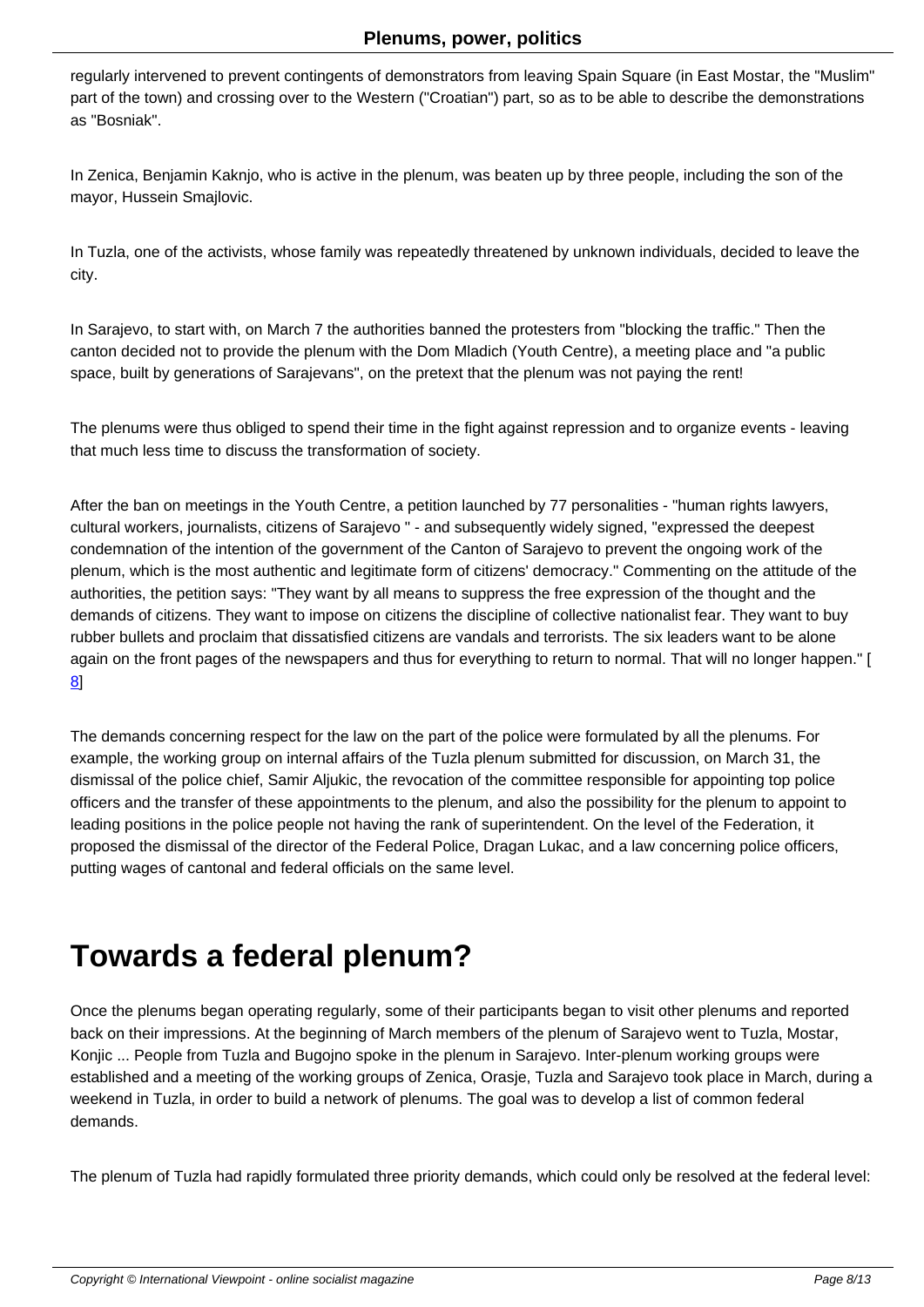"1. Modification of the Law on Public Revenue of the Federation;

"2. Adoption of a law on confiscation of wealth acquired illegally in the Federation;

"3. Abolition of the funding of political parties and organizations from the budget of the Federation."

The minutes of the meeting summarized the discussions: "In order to harmonize demands, which must be done jointly at the federal level of government, inter- plenum activity has begun and inter-plenum work has been established within the plenum of the Canton of Tuzla. The opinion shared by all the plenums is that no canton can or should have a monopoly in the field of the demands of all the citizens of the Federation. In the plenums of the other cantons of the Federation of Bosnia and Herzegovina, many demands concern the level of the federal government, and many of those coincide with the demands that have already been adopted by the citizens' plenum of the Canton of Tuzla (abolition of "white bread ", suspension of criminal proceedings against demonstrators, differentiation of VAT rates, determining the level of income of civil servants, etc.) and some have already been implemented at cantonal level. But many of these demands must be adopted by the Federation of Bosnia and Herzegovina on the legislative and constitutional levels. It is therefore necessary to adopt a common position in these domains, so that all citizens of the Federation speak with one voice and can tell our governing oligarchy that they are tired of political and economic violence."

It was a difficult discussion, because tax revenues are transferred to the cantons unevenly, with the intention of dividing the interests of the different populations. Although the allocation of federal revenues to cantonal budgets is based on four parameters (population, the number of students in primary and secondary education and the surface of the canton), the Canton of Sarajevo has been attributed a special status with a coefficient of 2, thus receiving for the year 463 million KM, whereas the Canton of Zenica-Doboj, which has a comparable population, received only 208 million and the Canton of Tuzla, whose population is greater than the Canton of Sarajevo, received 280 million. "The analysis of the budgets for the year 2009 thus shows that the tax refunds to the budgets of the cantons were 909 KM per capita in Sarajevo, 463 KM per capita for Zenica-Doboj and 506 KM per capita for Tuzla. Based on the foregoing, the plenum of the Canton of Tuzla decided to adopt unanimously the demand to amend the law on the public revenues of the Federation to allow for a more equitable distribution between the federal, cantonal and communal levels, respecting the principles of economic equality, solidarity and local autonomy, by leveling the coefficients of equalization between the cantons and abolishing the special status of the capital and the coefficient 2." However, this demand will not appear on the list of common demands of the cantons, because the plenum of Sarajevo did not adopt it...

It was on March 15 that a list of ten common demands, already adopted by the plenums of Zenica, Mostar and Bugojno and published on the website of the plenum of Sarajevo, was presented to the session of the Tuzla plenum. It was decided that the discussion on these demands would continue in subsequent sessions and that all working groups were to discuss the points that concerned them.

A long discussion of these claims finally took place at the meeting of the plenum of Tuzla on April 2. Demands 2, 3, 4, 5, 6, 7 and 8 (see below) were adopted unanimously. Demands 1 and 9 were controversial, but were eventually adopted by a majority vote. One demand - "Fixing of the amount of the salaries of elected officials, of those who exercise executive functions and their advisers at the level of twice the average salary of the Federation of Bosnia and Herzegovina" - was rejected by a majority vote. As a result the number of demands common to all the plenums has been reduced to nine.

## **Common demands adopted by the plenums**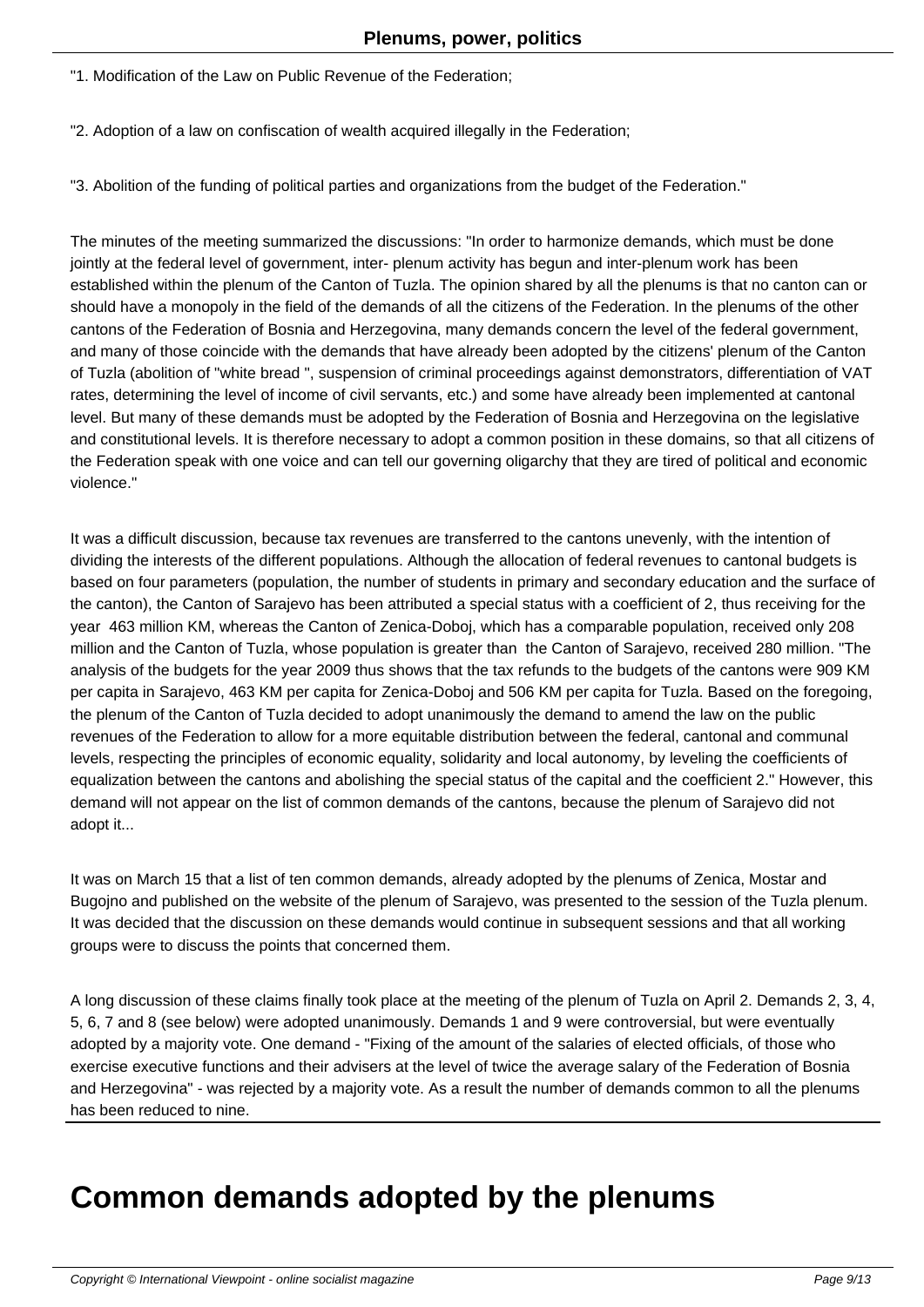On 9 April 2014, hundreds of protesters from across the Federation presented the common demands of the plenums.

The plenums concerned were those of the cantons of Mostar, Konjic, Tuzla, Srebrenik, Gracanica, Zavidovici, Maglaj, Zenica, Fojnica, Donji Vakuf, Jajce, Sarajevo and others and their demands were presented to the Federal Government and the Parliamentary Assembly of the Federation of Bosnia and Herzegovina.

1. Resignation of the Federal Government.

2. Suspension of criminal proceedings against all demonstrators from February 5 onwards.

3. Immediate suspension of privatizations and the sale of public assets. Revision of privatizations and prosecution of those responsible.

 4. Abolition of privileges for public institutions and administrations at all levels, including the payment of wages after the end of the exercise of public functions ("white bread") and expenses for their families and for housing attached to the workplace.

 5. Abolition of fees paid to members of boards, commissions and other bodies in the public enterprises founded by the authorities of the Federation of Bosnia and Herzegovina on the basis of the budget.

6. Introduction of a progressive income tax for all taxpayers, so that they pay more depending on the increase in the level of their income and their profits.

7. The Parliament of Bosnia and Herzegovina must amend the VAT law in order to introduce differentiated VAT rates, with a rate of 0% for basic commodities.

8. Urgent harmonization of pensions in line with the increase in the average wage in the Federation, so that pensions are not reduced, and payment of pensions to those who have acquired the rights [when employers have not paid the contributions of their employees].

9. An immediate stop to loans used to finance the public expenditure of the Federation from domestic and foreign banks or funds.

#### Translated by **International Viewpoint**

The minutes of the discussion at the plenum of Tuzla illuminate these choices:

 " With regard to the first demand, that is to say the resignation of the government of the Federation, the participants in the discussion at the plenum have clearly demonstrated their opposition to the government, especially because of its role in the repression of protests in Tuzla on February 5, 2014 and throughout the country in the following days. It was therefore clear that we should not overlook the responsibility of the political oligarchy within this government. But it is not realistic to expect the formation of a new government before the elections [which are scheduled for autumn] and the political oligarchy is not waiting for the elections to present itself as an opposition force. It is for these reasons that the demand was adopted by majority vote.

"Concerning the demand for the immediate abolition of loans from banks and from national and international funds to finance public spending in the Federation, it was pointed out in the discussion that it is not realistic to stop borrowing immediately because of the obligations of the state, especially towards the less well-off socio-economic groups. Such a measure, optimal and highly desirable, would be possible only after the adoption of measures of economic development and of employment of the population, which would lead to an increase in public revenues. That is why this demand was not adopted unanimously.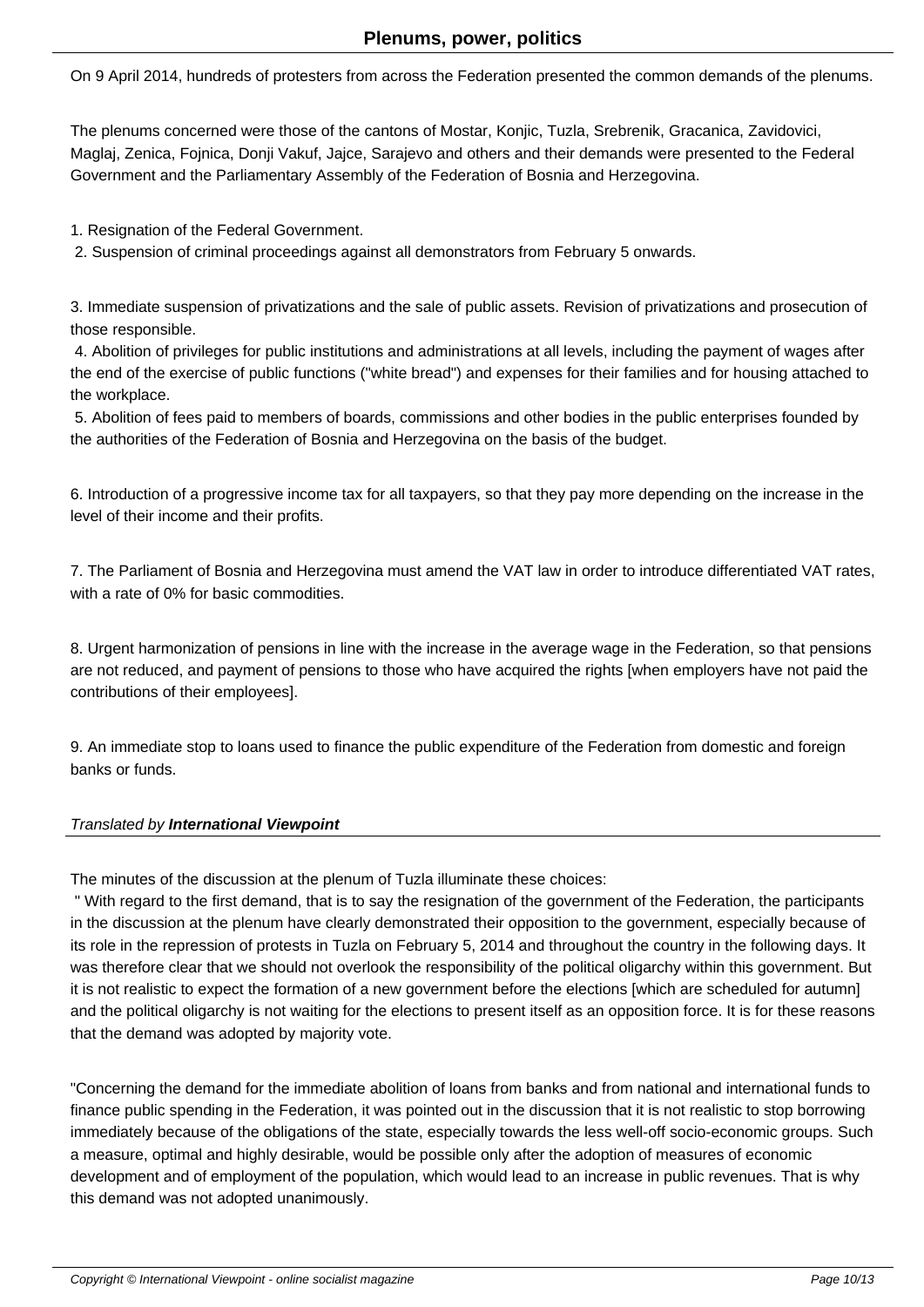"The discussion on the fixing of salaries of elected officials and their advisers concluded that this demand was poorly conceived and badly formulated. The participants in the plenum stressed support for the principle that lay behind this demand, but noted that, according to the law on the rights of elected officials, it was possible that in some cases this would lead to increasing the salaries of some of them. They also highlighted the major differences between the categories concerned by this demand and therefore the necessity of treating them separately. Consequently, the general conclusion was that the working group must reformulate the demand and be more specific before the debate resumed on this subject. This demand was therefore rejected by the majority of those voting and it was decided to resume the debate after a reformulation of the demand."

These discussions within the cantonal plenums led to the formulation of nine common demands and on April 9, the delegations of the cantonal plenums gathered in front of the seat of government in Sarajevo to hand them in together. However, the government avoided being confronted with this "plenum of the plenums," deciding to meet on the same day in Mostar, and none of its members dared to appear before the demonstrators.

# **Trade union renewal**

At the same time as the "plenum of plenums" was demonstrating in front of the seat of government in Sarajevo, workers in the liquidated enterprises in Tuzla - Dita, Guming, Polihem, Poliolchem, Integra, Inzenjering, Hotel Tuzla, Borac, Tuzla Kvarc, Rudar Invest, Banovic and TTU - were demonstrating, as they did every Wednesday, in front of the Tribunal and the Prosecutor's Office. They developed statutes for the future union, which will be called "Trade-union Solidarity" and these statutes have already been signed by more than 700 workers in fifteen enterprises in the canton. The president of the union at Polihema, Enes Tanovic, said that they were waiting until they had regrouped the workers of all the enterprises, and that to do that they were visiting all the municipalities, and then they would deposit their statutes in order to legalize the new union.

This trade-union renewal is important. The national and cantonal directions of the institutionalized unions were in reality passive during the mobilizations that began in February, and sometimes even condemned them. Throughout the country, workers emphasized that these union leaders had given up the struggle for their rights. "Anti-party" feelings went along with the rejection of the union organizations. Building a new union from below, from each enterprise, is therefore a step forward in the self-organization of workers in Bosnia.

## **The need for politics**

Several years ago, Daniel Bensa $\tilde{A}$ d wrote: "The moroseness and the melancholy of the epoch betray a need for politics, for politics in spite of everything, a need for secular freedom, to no longer suffer a fate but to choose one's own history, without the least certainty of achieving it. To assert the primacy of politics over history and economics is on the contrary to reopen the questions of justice and equality, which are what is really at stake."  $[9]$ 

The plenums in Bosnia are a practical application of this need for politics, for non- politicking politics, opening up the question of justice and equality, aspiring to transform this society, which is morose and melanchol[y](#nb9) for the vast majority of its citizens.

 The invocation of direct and participatory democracy is permanent. It goes hand in hand with the rejection of parties, which have become instruments for the enrichment of elites, with the rejection of privatization and the affirmation of collective public good. For two months, the plenums in Bosnia have made progress, including by coordinating on the level of the Federation. They continue to present demands, which they are refining, to the authorities. These demands are gradually outlining the contours of a new society. They pose the question of the ownership of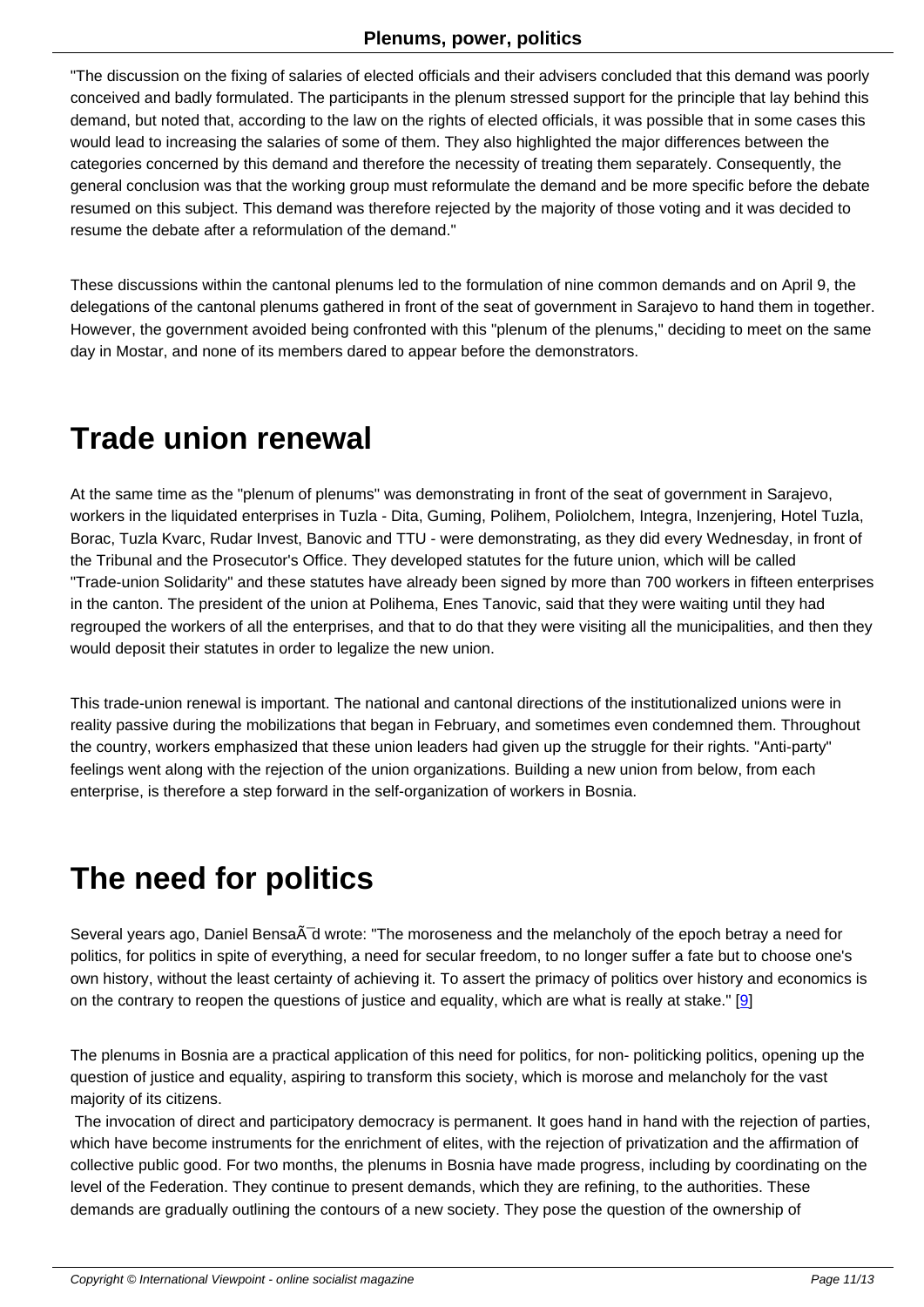enterprises and social services: private property has gone bankrupt, mired in theft, looting and corruption; there are beginning to be demands for collective property, even though the experience of the failure of the Yugoslav revolution makes such a solution complicated in the popular imagination.

Although they do not aspire to take power, the plenums have become a counter-power. The four cantonal governments made up of "experts ", who are "not compromised" and are "non-political party", are already beginning to appear in the eyes of the masses as not being their governments. In this country, which is in fact a protectorate of the European Union, the new ruling class is illegitimate and does not have at its disposition a military force capable of intervening against the population - except in the Republika Srpska (and it is also for this reason that dual power has not developed there) - such a situation can continue. Although at the beginning of February the High Representative of the UN had threatened to employ EUFOR (the military force of the European Union) to restore order, the European Union finally decided to temporize. Because "restoring order" - and thus integrating or suppressing the plenums - is all the more difficult because the "protectors" cannot legitimate either the elites of the Federation, whose corruption is now clear for all to see, nor those of or the Republika Srpska , which partially escapes their control.

Nevertheless, the days of this duality of power are numbered: either the elites manage to put an end to it, or the vast majority of the impoverished population will impose its choices and will therefore have to create its own governments in order to implement them.

April 15, 2014

[1] Since the Dayton Peace Accords (1995), the Republic of Bosnia and Herzegovina has been divided into autonomous regional authorities: the Republika Srpska (Serb Republic), the Federation of Bosnia and Herzegovina (Bosniak and Croat) and the Brcko District (under the joint jurisdiction of the first two entities, but which is governed under the direct responsibility of the UN representative in Bosnia-Herzegovina). The Federation, which is more decentralized than the Republika Srpska, is also divided into cantons with cantonal governments. The Republic, a sort [of](#nh1) protectorate of the European Union, has in reality only a little power: it is the High Representative of the UN who represents the highest authority and has executive powers; the presidency of the Republic is symbolic and collective (one Bosniak, one Croat - who are elected by the citizens of the Federation - and one Serb elected by those of the Republika Srpska) and it is the local authorities which manage the country on a day to day basis. This structure increases the role of the various levels of bureaucratic administration and leads to political parties - dominated by one or other ethnic group - playing an important role in the primitive accumulation of private capital. Since 2004 a military force of the European Union, EUFOR, has been stationed there, with about 7,000 soldiers. Only the Republic of Bosnia and Herzegovina has an international status.

[2] Lijevi ("Left") was founded by young activists who broke with the Social Democratic Party in 2010. They first founded the NGO "Revolt" and then decided, along with other activists, to create a genuine left political party. Lijevi is active in Tuzla and Sarajevo, has contacts in other towns of the Federation and in Republika Srpska, maintains relations with militant socialist organizations in other countries of former Yugoslavia and [pa](#nh2)rticipates in meetings of the Fourth International.

[3] Minutes of the 7th plenum of Sarajevo.

[4] This is the formula used in the minutes of the plenum of Tuzla, April 2, 2014.

[5] Communiqué of the plenum of Tuzla, March 13, 2014.

[6] See note 1.

[7] http://www.balkaneu.com/bosnian-plenums-continue-send-strong-messages-politicians/